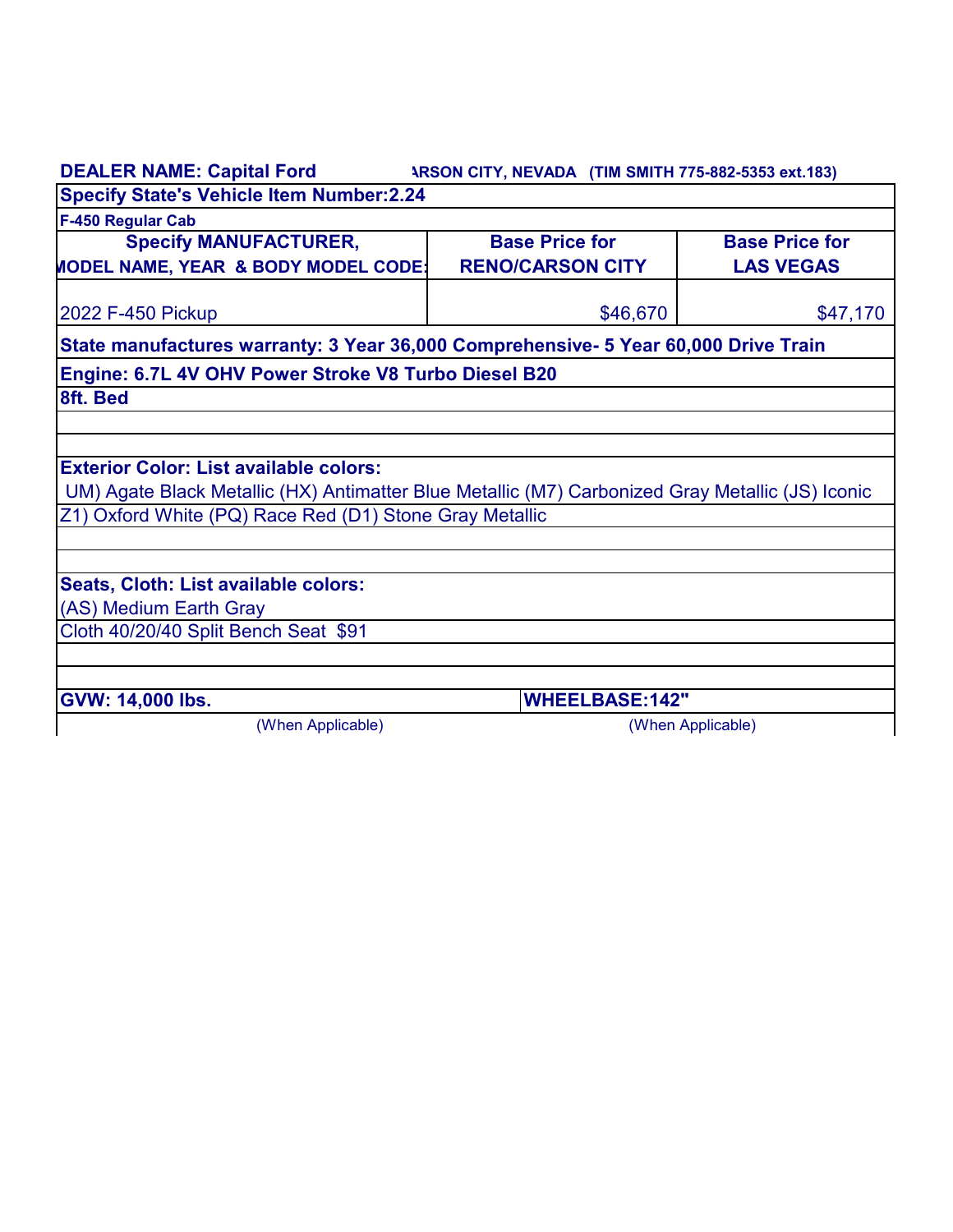#### **OPTION PACKAGE PAGE ~ FLEET**

(Use separate page for each package)

#### **(TIM SMITH 775-882-5353 ext.183)**

\$

**Specify State's Vehicle Item Number: CAPITAL FORD, CARSON CITY**

**Option Package Name/Code:** (i.e. 1.1 Sedan: Full size; 4 door; 6 passenger)

List Equipment Features Below:

XLT 2WD=\$4547

40/20/40 Cloth Bench seat, AM/FM CD, Carpet Floor, Cruise, Power Windows - Locks - Mirrors, Heated Tow Mirrors, Trailer Brake Controller, SYNC Communications